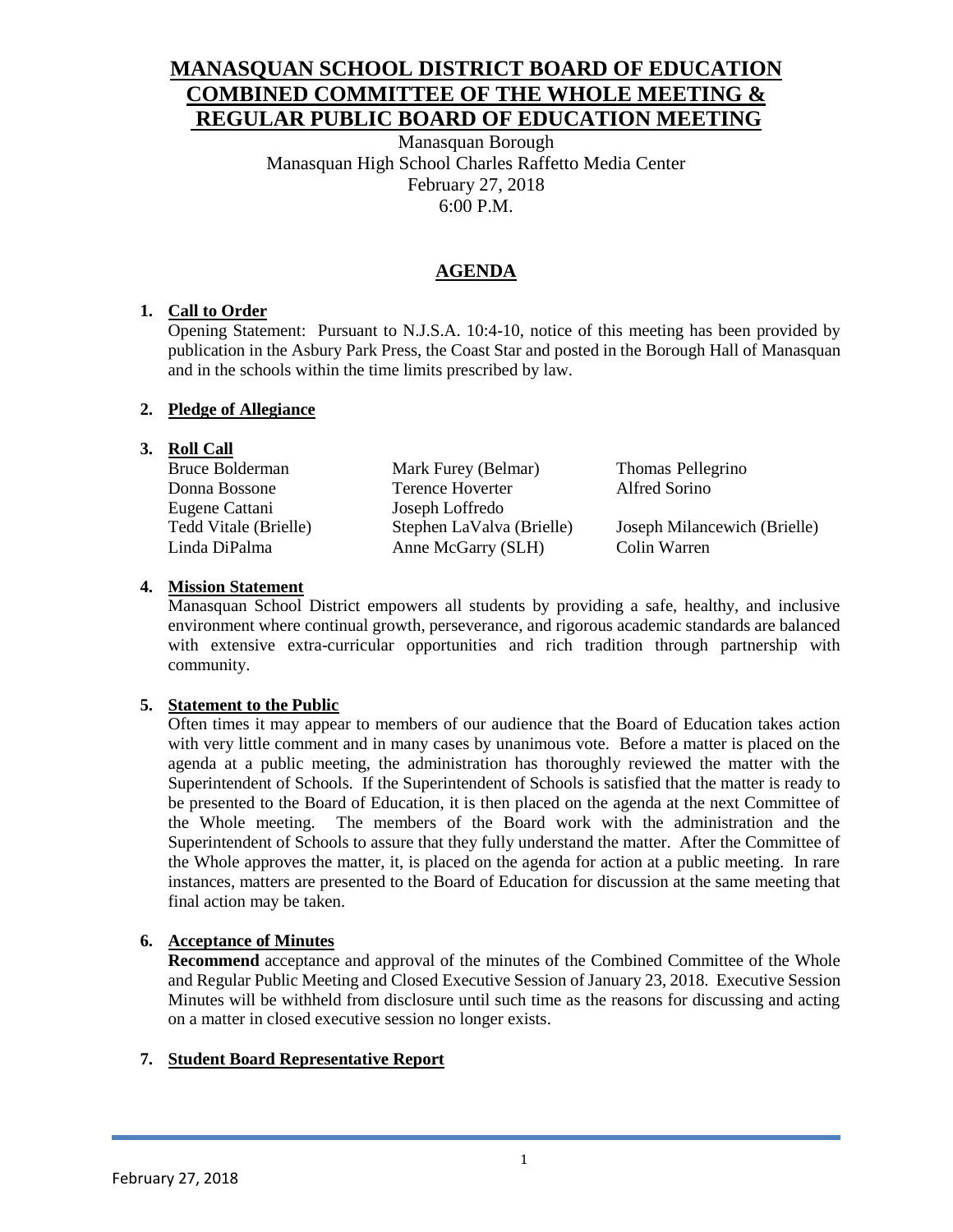#### **8. Presentations**

- **Instructional Council Presented by Allyson Griffith**
- **Later Start Time Committee Presentation – Presented by Kelly Balon, Barbara Buckley, and Chryseis McHugh**
- **Suburban Consulting Engineers, Inc. Turf Project Update Presented by Joseph D. Perello**
- **High School Students of the Month for January - Elena Hart, Senior – Marilyn Bolderman, Junior – Morgan Iglay, Sophomore – Kate Capodanno, Freshman**
- **High School Teachers of the Month for January – Chryseis McHugh**
- **Elementary School Student of the Month for January – Ellen Gallagher**
- **Elementary School Teacher of the Month for January – Andrea Trischitta**
- **Elks Elementary School Student of the Month for January - Abigail Stevens**
- **Elks Teenager of the Month for January – Brian Heine**
- **VFW Voice of Democracy Winners**
	- o **1 st Place – Savannah Hobbie**
	- o **2 nd Place – Cassidy Turnbach**
	- o **3 rd Place – Erin Weber**
- **VFW Patriots Pen Winner**
	- o **Lillian Bryant**
- **County and Tri County Wrestling Champion – Julian George**
- **Grant Presentation – Presented by Justin Roach**
	- o **Sustainable Jersey**
	- o **New Jersey Health Communities Network**
- **New Road Construction Project Update Presented by Robert Notley**

#### **9. Discussion Items February 27, 2018 Agenda**

- **Education, Curriculum & Technology- Agenda Items\***
- **Personnel– To be Discussed in Executive Session- Agenda Items\***
- **Policy- Agenda Items\***
- **Finance- Agenda Items** o 2018-2019 Budget Update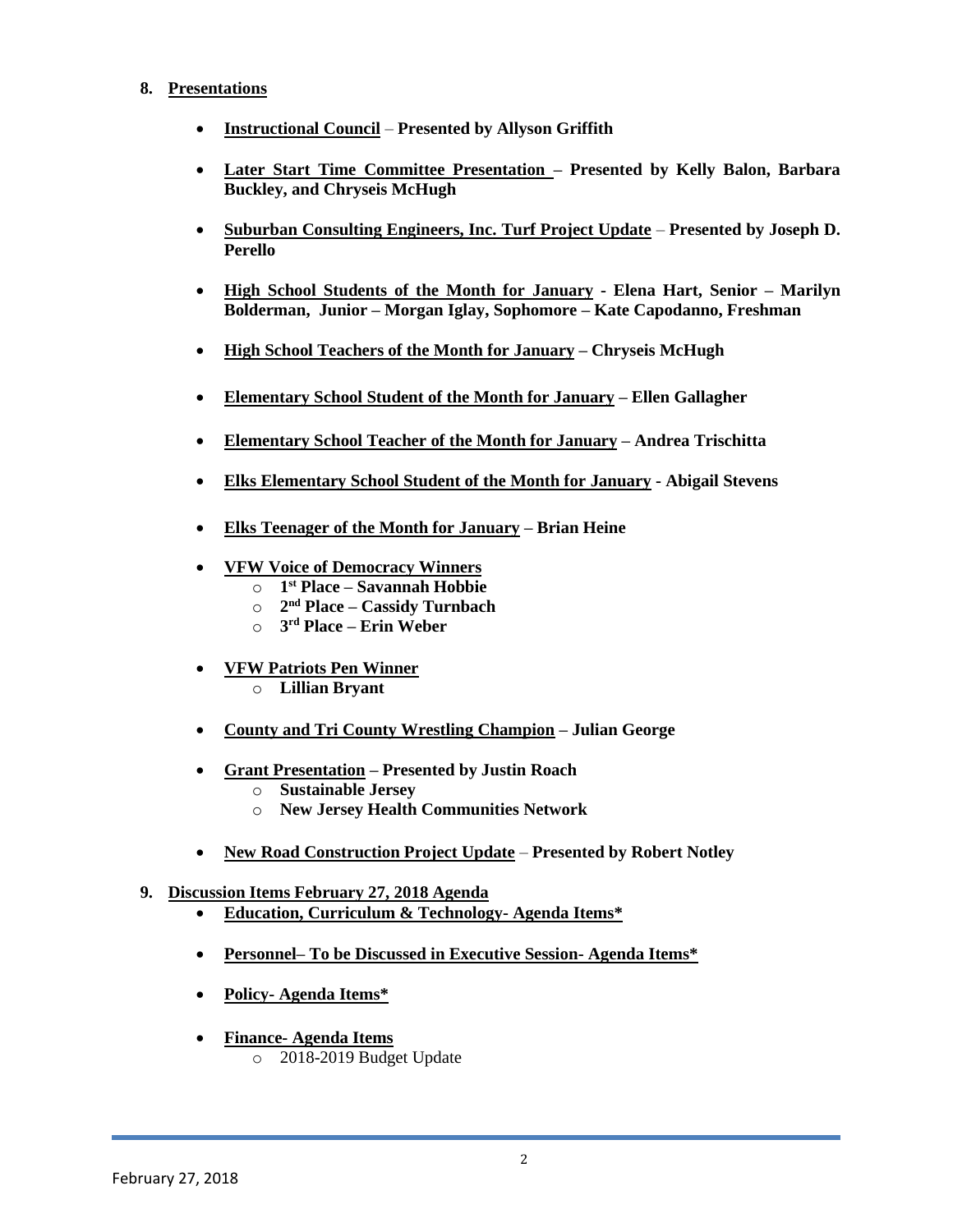- **Buildings & Grounds/Facilities- Agenda Items\***
	- o Elementary School Site Work Bid\*

# **10. Superintendent's Report & Information Items**

- **Enrollment Document A**
	- **Total Enrollment – 1,525**
		- o **High School 938**
		- o **Elementary School – 587**
- **Attendance Comparison, Fire Drill Reports, Suspensions & Tardy Reports Document B**

**Fire Drill Reports**

- **High School:**
	- o **January 2nd (Fire Drill)**
	- o **January 22nd (Round Table Discussion)**
- **Elementary School:**
	- o **January 15th (Fire Drill)**
	- o **January 25th (Lockdown)**
- **HIB Monthly Report Document C**
	- **High School:**
		- o **Two Incidents 1 Confirmed HIB, 1 Not HIB**
	- **Elementary School:**
		- o **Two Incidents 1 Confirmed HIB, 1 Not HIB**
- **District Calendar 2017-2018 SY – Revised** 
	- o **March 14th Regular Full School Day (Changed from Early Dismissal/Staff In-Service)**
- **Report of the Director of Curriculum and Instruction**
- **Report of the Director of Technology and Human Resources**
- **Report of the Director of School Counseling Services**

**Recommend** approval and acceptance of the Superintendent's Report.

#### **11. Public Forum on Agenda Items**

Time may be allocated for public comment at this meeting. Each speaker may be allotted a limited time when recognized by the presiding officer. In the event it appears the public comment portion of the meeting may exceed 45 minutes, the presiding officer may limit each statement made by a participant to 3-5 minutes duration. Individuals wishing to address the Board shall be recognized by the presiding officer and shall give their names, addresses and the group, if any, that they represent. Although the Board encourages public participation, it reserves the right, through its presiding officer, to terminate remarks to and/or by any individual not keeping with the conduct of a proper and efficient meeting. During the public participation portions of this meeting, the Board will not respond to questions from the public involving employment, appointment, termination of employment, negotiations, terms and conditions of employment, evaluation of the performance of, promotion or disciplining of any specific or prospective or current employee. This public forum is limited to comment on items included in this agenda only.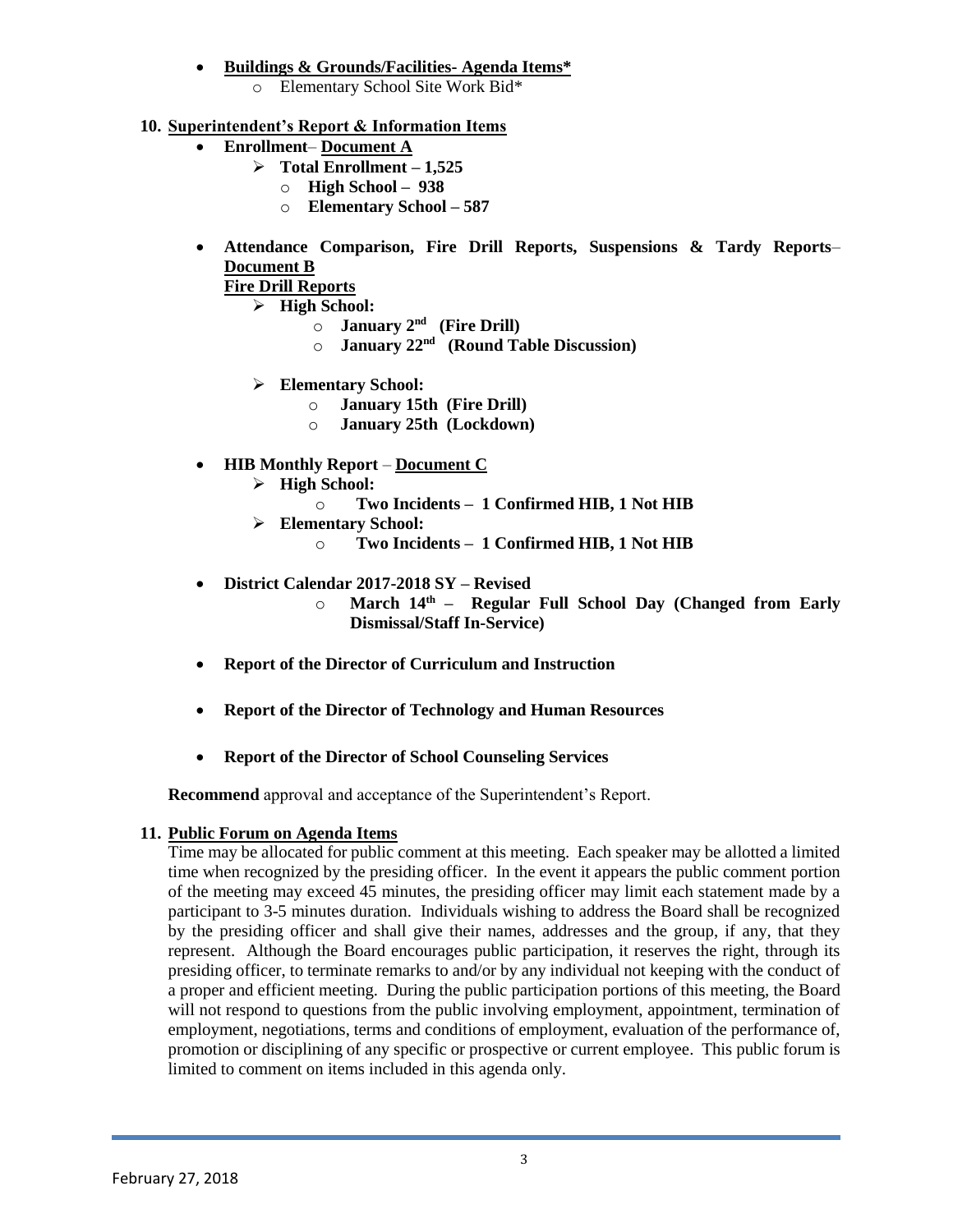# **MANASQUAN General Items**

- **12. Recommend** approval to authorize soliciting bids for the Elementary School Site Work. The specifications will be reviewed by the board solicitor and New Road Construction prior to release.
- **13. Recommend** approval to amend the 2018 IDEA grant to allocate carryover funds in the amounts Basic: \$17,218.00 and Preschool: \$3,139.00.
- **14. Recommend** approval of the acceptance of the following student at the Manasquan Elementary School, as a "Tuition Free: Child of a Staff Member" for the 2018-19 school year:
	- Kindergarten Student ID# 122312 (date of birth)

#### **Professional Days**

**15. Recommend** approval of the **attendance** of staff members at conferences/workshops indicated below:

| Date               | Name                 | <b>Destination</b> | <b>Purpose</b>    | Sub            | Cost                  |
|--------------------|----------------------|--------------------|-------------------|----------------|-----------------------|
|                    |                      |                    | Visualizing and   |                |                       |
|                    |                      |                    | Verbalizing       |                | Mileage - \$51.15     |
| March 22, 23, 2018 | Alissa Boyne         | Plainsboro         | Workshop          | N <sub>0</sub> | Registration-\$749.00 |
|                    |                      |                    |                   |                | Registration-\$30.00  |
|                    | Oriana Kopec         | Trenton -          |                   |                | each                  |
| March 12, 2018     | <b>Heather Saake</b> | <b>TCNJ</b>        | Advisor Workshop  | $Yes-2$        | Mileage-\$29.76       |
|                    | Colleen              |                    | Personalized      |                |                       |
| March 9, 2018      | Graziano             | Freehold           | Learning Visit    | No.            | Mileage-\$13.02       |
|                    | Colleen              |                    | Personalized      |                | Registration-\$149.00 |
| April 12, 2018     | Graziano             | <b>Brick</b>       | Learning Workshop | No.            | Mileage-\$19.84       |

#### **Student Action Field Trips**

**16. Recommend** approval of the field trips listed below:

| <b>Date</b>      | <b>Name</b>     | <b>Subject</b> | <b>Destination</b> | <b>Purpose</b>      | <b>Sub</b> | Other<br><b>Board</b><br>Costs | Other<br><b>Fund</b> |
|------------------|-----------------|----------------|--------------------|---------------------|------------|--------------------------------|----------------------|
|                  | Eric Clark      |                | Red Bank           | All Shore           |            |                                |                      |
|                  | Marie Lauffer   |                | Regional High      | Concert             |            | Bus-                           |                      |
| February 6, 2018 | Danielle Kurani | Music          | School             | Performance         | $Yes-3$    | \$272.00                       | None                 |
|                  | Kristine Pierce | Grade $7-$     | Manasquan          | Mock Trial          |            |                                |                      |
| March 16, 2018   | Kimberly Ward   | <b>STEM</b>    | Boro Hall          | <b>STEM Project</b> | $Yes-2$    | None                           | None                 |

# **Placement of Students on Home Instruction**

**17. Recommend** that the following student(s) be placed on home instruction, as requested by Guidance or the Child Study Team and approved by the school physician:

**#23955 Grade 7 December 7, 2017 (Medical)**

#### **Placement of Students Out of District**

**18. Recommend** approval of the revised External Placement list that reflects both transportation and tuition costs for the 2017-2018 school year, as per **Document 1**.

#### **Financials**

**19. Recommend acceptance** of the following **Elementary School Central Funds Report** for the month ending **January 31, 2018 as per Document 2.**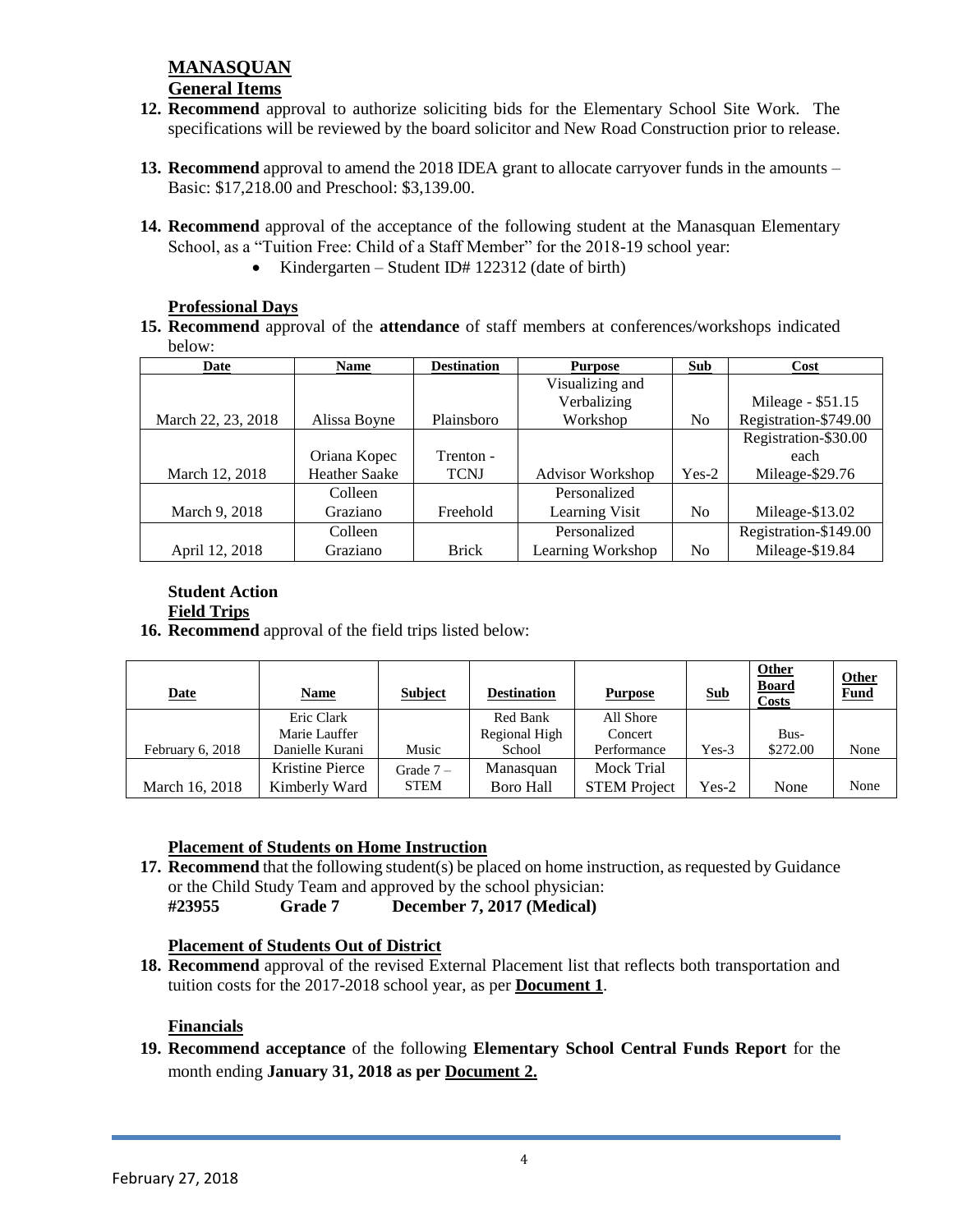# **MANASQUAN/SENDING DISTRICTS General Items**

# **20. Secretary's Report/Financials**

**Recommend acceptance** of the following **Financial Reports**, **High School Central Funds Report, Purchase Orders and Payment** and **Confirmation of Bills (Current Expense) and (Capital Expense).**

The Business Administrator/Board Secretary certifies that as of **JANUARY 31, 2018** no budgetary appropriations account has obligations and payments, which in total exceed the amount appropriated by the Board of Education of the Borough of Manasquan.

**Be It Resolved:** Pursuant to N.J.A.C. 6A:23A-16.10 (c)3 the Board of Education of the Borough of Manasquan accepts the **Business Administrator/Board Secretary's** certification as of **JANUARY 31, 2018** that no budgetary appropriations account has obligations and payments, which in total exceed the amount appropriated by the borough of Manasquan Board of Education.

**Recommend acceptance** of the **Secretary's Financial & Investment Report** and the **Treasurer's Report**, for the month ending **JANUARY 31, 2018** per **Document D**. (The Treasurer of School Moneys Report for the month of **JANUARY 2018** is on file in the Business Office and is in balance with the Secretary's Report).

Pursuant to N.J.A.C. 6A:23A-16.10(c)4, we the members of the Board of Education of the Borough of Manasquan, County of Monmouth, after having reviewed the Report of the Secretary and upon consultation with the appropriate officials, certify that as of **JANUARY 31, 2018** it is to the best of our knowledge that no major account fund has been expanded and that sufficient funds are available to meet the district's financial obligations for the remainder of the fiscal year, and that the Board of Education further approves the transfers made with line item accounts of the current expense portion of the **2017-2018 budgets** for **JANUARY and FEBRUARY** as recommended by the Superintendent of Schools, as per **Document D.**

**Purchase Orders** for the month of **FEBRUARY 2018** be approved**,** as per **Document E.**

Recommend **acceptance** of the **Cafeteria Report** – **Document F.**

**(C) Be it Resolved:** that the **Bills (Current Expense)** in the amount of **\$1,237,772.48** for the month of **FEBRUARY, 2018** be approved. Record of checks **(#41805** through **#41873**), and distributions are on file in the Business Office.

**Be it Resolved:** that the **Bills (Capital Expense)** in the amount of **\$61,495.60** for the month of **FEBRUARY, 2018** be approved. Record of checks **(#1140** through **#1147),** and distributions are on file in the Business Office.

Confirmation of **Bills (Current Expense)** for **JANUARY, 2018** at **\$2,787,099.13** and checks **(#41634** through **#41804)** and **(Capital Expense)** for **JANUARY, 2018** at **\$478,526.48** and checks **(#1126 through #1139).**

**Recommend acceptance** of the following **High School Central Funds Report** for the month ending **JANUARY 31, 2018 as per Document G.**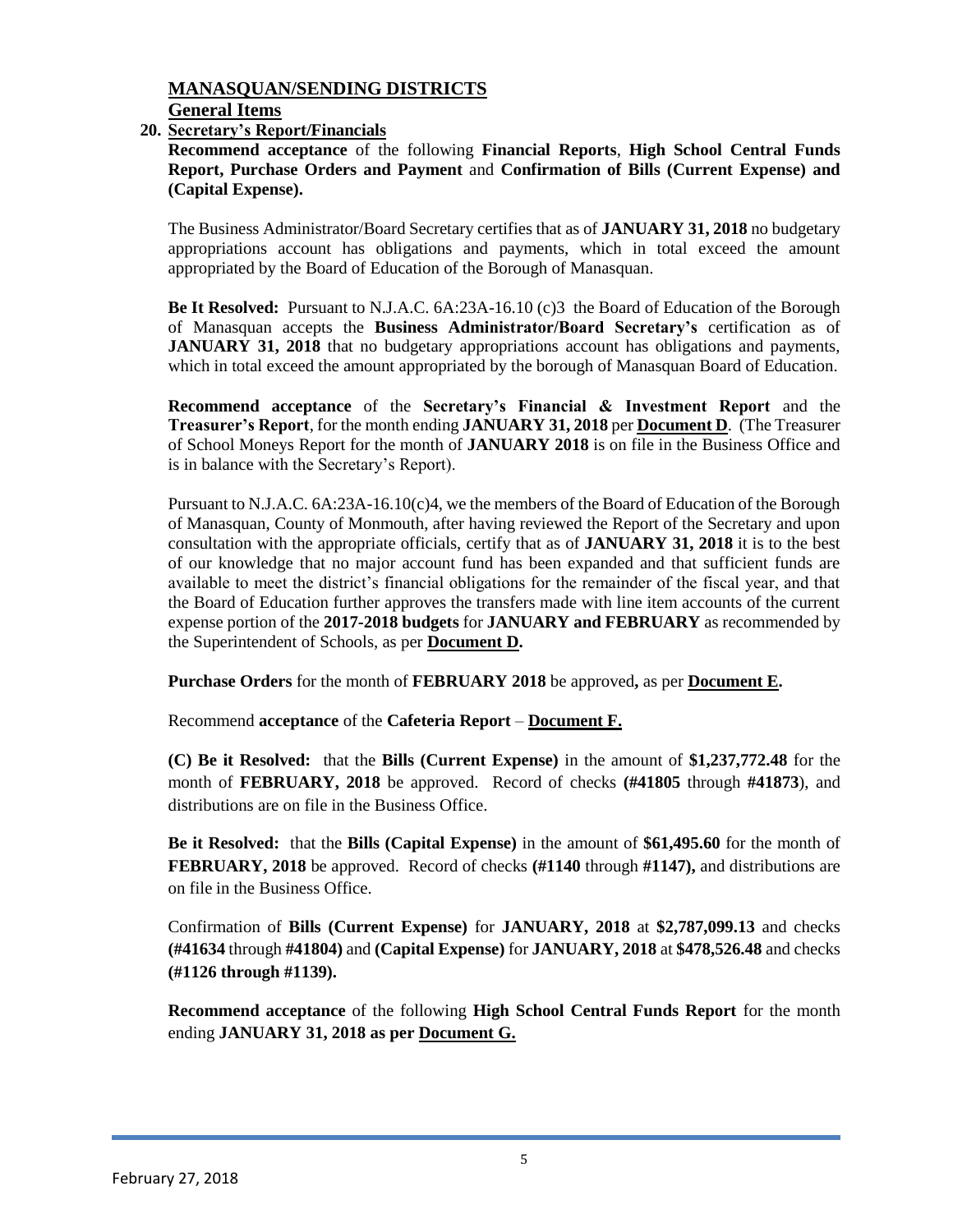- **21. Recommend** approval of the addition of the Advanced Placement Music Theory course for the Spring 2018 semester. The curriculum, which has been approved by the College Board, will be taught by Ryan Wiemken at no additional cost to the district.
- **22. Recommend** approval to accept the donation of an Altenburg piano, serial number IMH00254, valued at \$1,000 received from the Presbyterian Church Music Department.
- **23. Recommend** approval of a 36-month contract with Lightpath to provide Ala Carte Internet Access with a 1,000 Mbps bandwidth option, in the total monthly recurring amount of \$1,900.35. (pending attorney review)
- **24. Recommend** approval of the acceptance of the following Parent-Paid Tuition Student in Grade 9 at Manasquan High School for the 2018-2019 school year (tuition rate to be determined)
	- Student ID#  $(TBD) K.M$ .
- **25. Recommend** approval to appoint the following person to the position specified for the period beginning February 28, 2018 and ending at the next organization meeting of the Manasquan Board of Education:
	- School Safety Specialist Jesse Place
- **26. Recommend** approval of the following job description, as per **Document H:**
	- Strength and Conditioning Coach
	- School Safety Specialist
- **27. Recommend** approval of the *Revised* **2017-2018 School Year Calendar** as per **Document I.**

# **Professional Days**

**28. Recommend** approval of the **attendance** of staff members at conferences/workshops indicated below:

| <b>Date</b>       | <b>Name</b>        | <b>Destination</b>   | <b>Purpose</b>    | Sub            | Cost                      |
|-------------------|--------------------|----------------------|-------------------|----------------|---------------------------|
|                   | James Egan         |                      | Office 365        |                |                           |
|                   | <b>Jesse Place</b> |                      | Security          |                |                           |
| March 15, 2018    | <b>Frank Scott</b> | Malvern, PA          | Workshop          | N <sub>0</sub> | Mileage-\$55.18 each      |
|                   | Nicholas Bock      |                      |                   |                |                           |
|                   | James Egan         |                      | Microsoft in      |                |                           |
|                   | Lisa Kukoda        |                      | Education         |                |                           |
| March 14, 2018    | <b>Jesse Place</b> | Piscataway           | Workshop          | N <sub>0</sub> | Mileage-\$27.22 each      |
|                   |                    |                      | Action Plan and   |                |                           |
|                   |                    |                      | Supervision       |                |                           |
| May 8, 2018       | Barbara Kerensky   | Mt. Laurel           | Workshop          | N <sub>0</sub> | Registration-\$150.00     |
|                   |                    |                      | Personalized      |                |                           |
| March 9, 2018     | Barbara Kerensky   | Freehold             | Learning Visit    | N <sub>0</sub> | None                      |
|                   |                    |                      | School Human      |                |                           |
|                   |                    |                      | Resources         |                |                           |
|                   |                    |                      | Management        |                | Mileage-\$20.09           |
| May 22, 2018      | <b>Jesse Place</b> | Monroe               | Workshop          | N <sub>0</sub> | Registration-\$149.00     |
|                   |                    |                      | Glazier Football  |                |                           |
| February 23, 2018 | Julian Price       | <b>Atlantic City</b> | Clinic            | Yes            | None                      |
|                   |                    |                      | <b>AAC</b> Device |                |                           |
|                   | Amy Edwards        |                      | Implementation    |                |                           |
| March 2, 2018     | Jill Wells         | Lakewood             | Workshop          | Yes            | Registration-\$65.00 each |
|                   |                    | Washington           | <b>NJSIAA</b>     |                |                           |
| February 2, 2018  | Andrew Bilodeau    | Township             | Selection         | Yes            | None                      |
|                   |                    |                      | Forum on          |                | Mileage-\$14.00           |
| March 23, 2018    | James Fagen        | Holmdel              | Vietnam           | Yes            | Registration-\$75.00      |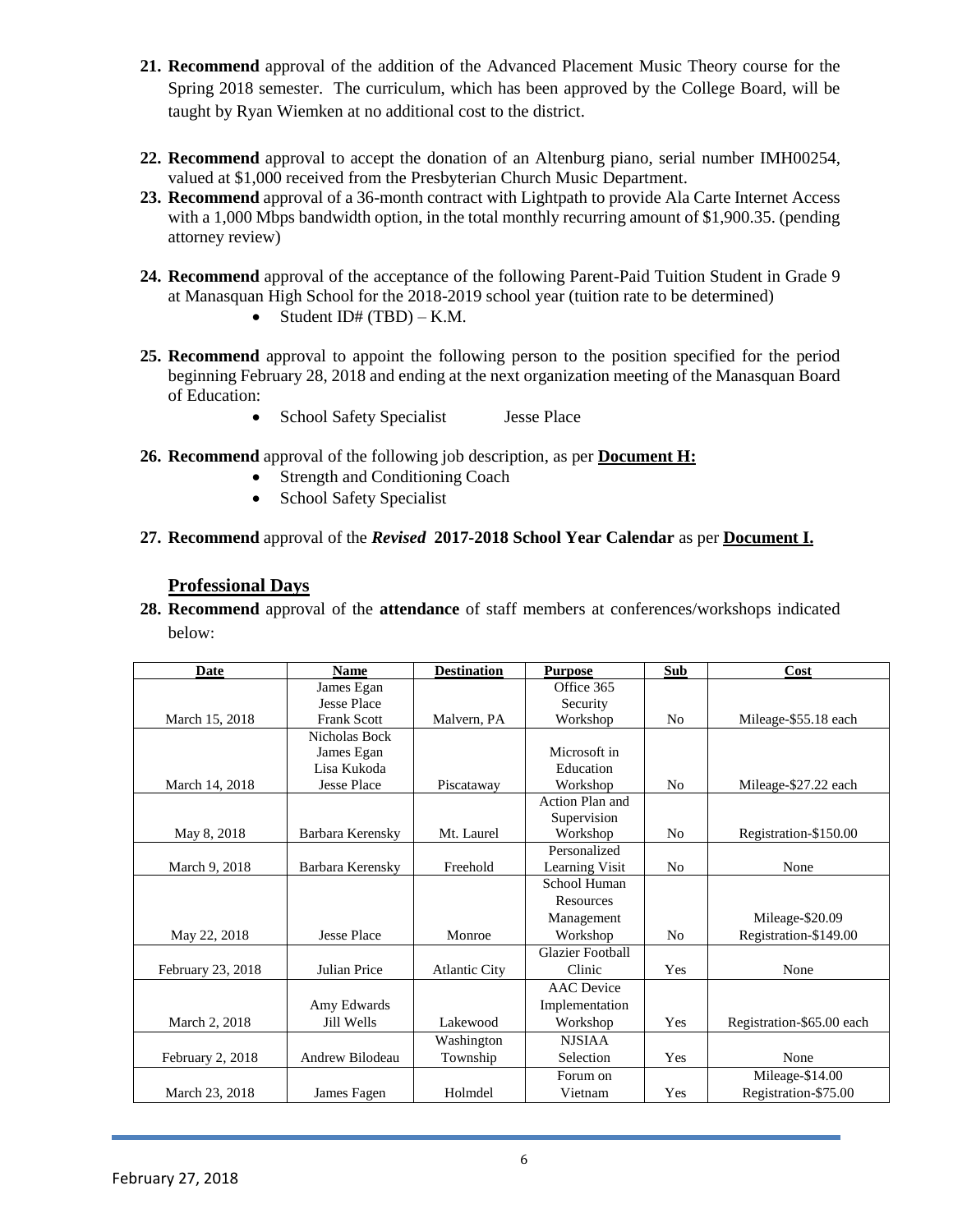# **Student Action**

# **Field Trips**

**29. Recommend** approval of the field trips listed below:

| Date              | <b>Name</b>      | <b>Subject</b> | <b>Destination</b> | <b>Purpose</b> | <b>Sub</b>     | Other<br><b>Board</b><br>Costs | Other<br><b>Fund</b> |
|-------------------|------------------|----------------|--------------------|----------------|----------------|--------------------------------|----------------------|
| March 4, 2018     |                  |                |                    |                |                |                                |                      |
| (S650)            | Ryan Wiemken     |                |                    |                |                |                                |                      |
| (Compensation to  | Michael          |                |                    | St. Patrick's  |                | 2 Buses -                      |                      |
| MHS)              | Kaminski         | Band           | <b>Belmar</b>      | Day Parade     | No             | \$900.00                       | None                 |
| March 10, 2018    |                  |                |                    |                |                |                                |                      |
| (Compensation)    | Ryan Wiemken     |                |                    |                |                |                                |                      |
| Amount to be      | Michael          |                |                    | St. Patrick's  |                | 2 Buses -                      |                      |
| determined)       | Kaminski         | Band           | Seaside            | Day Parade     | N <sub>0</sub> | \$900.00                       | None                 |
|                   | Jill Santucci    |                |                    | Student Life   |                | $Bus -$                        |                      |
| February 26, 2018 | Leigh Busco      | Peers          | Schroth School     | Experience     | $Yes-1$        | \$300.00                       | None                 |
|                   | Leigh Busco      |                | Sheriff's          | Heroin Use     |                | $Bus -$                        |                      |
| March 22, 2018    | Elizabeth Rudder | <b>SAC</b>     | Office             | Prevention     | N <sub>o</sub> | \$258.00                       | None                 |
|                   | Leigh Busco      |                | <b>Brookdale</b>   | Youth Wellness |                | $Bus -$                        |                      |
| March 13, 2018    | Elizabeth Rudder | <b>SAC</b>     | College            | Summit         | No             | \$258.00                       | None                 |

### **Placement of Students on Home Instruction**

**30. Recommend** that the following student(s) be placed on home instruction, as requested by Guidance or the Child Study Team and approved by the school physician:

| #182557 | Grade 12 | January 29, 2018 - June 21, 2018 (Medical)        |
|---------|----------|---------------------------------------------------|
| #203008 | Grade 10 | <b>January 23, 2018 - March 1, 2018 (Medical)</b> |
| #192616 | Grade 11 | January 31, 2018 - March 1, 2018 (Medical)        |
| #182358 | Grade 12 | January 31, 2018 - March 1, 2018 (Medical)        |
| #182303 | Grade 12 | January 31, 2018 - March 1, 2018 (Medical)        |
| #213332 | Grade 9  | <b>January 31, 2018 - March 1, 2018 (Medical)</b> |
| #2437   | Grade 9  | <b>January 19, 2018 - March 1, 2018 (Medical)</b> |
| #2227   | Grade 12 | <b>January 30, 2018 - March 1, 2018 (Medical)</b> |

# **31. Old Business/New Business**

# **32. Public Forum**

# **33. Executive Session**

**WHEREAS**, the Sen. Byron M. Baer Open Public Meetings Act, *N.J.S.A*. 10:4-6, *et seq*., (the "Act") provides that the Manasquan Board of Education hold an "Executive Session" from which the public is excluded to discuss matters that are confidential or are one of the nine (9) subject matters listed in Section 12(b) of the Act; and

**WHEREAS**, it is recommended by the Superintendent that the Manasquan Board of Education go into Executive Session on this date in Manasquan, New Jersey, to discuss matters that are permissible for discussion in Executive Session; and

**WHEREAS**, the length of the Executive Session is estimated to be thirty (30) minutes after which the public meeting of the Board shall reconvene and proceed with business; and

**WHEREAS**, that the Board hereby declares that its discussion of the following subject(s) will be made public at a time when the public's interest in disclosure is greater than any privacy or governmental interest being protected from disclosure.